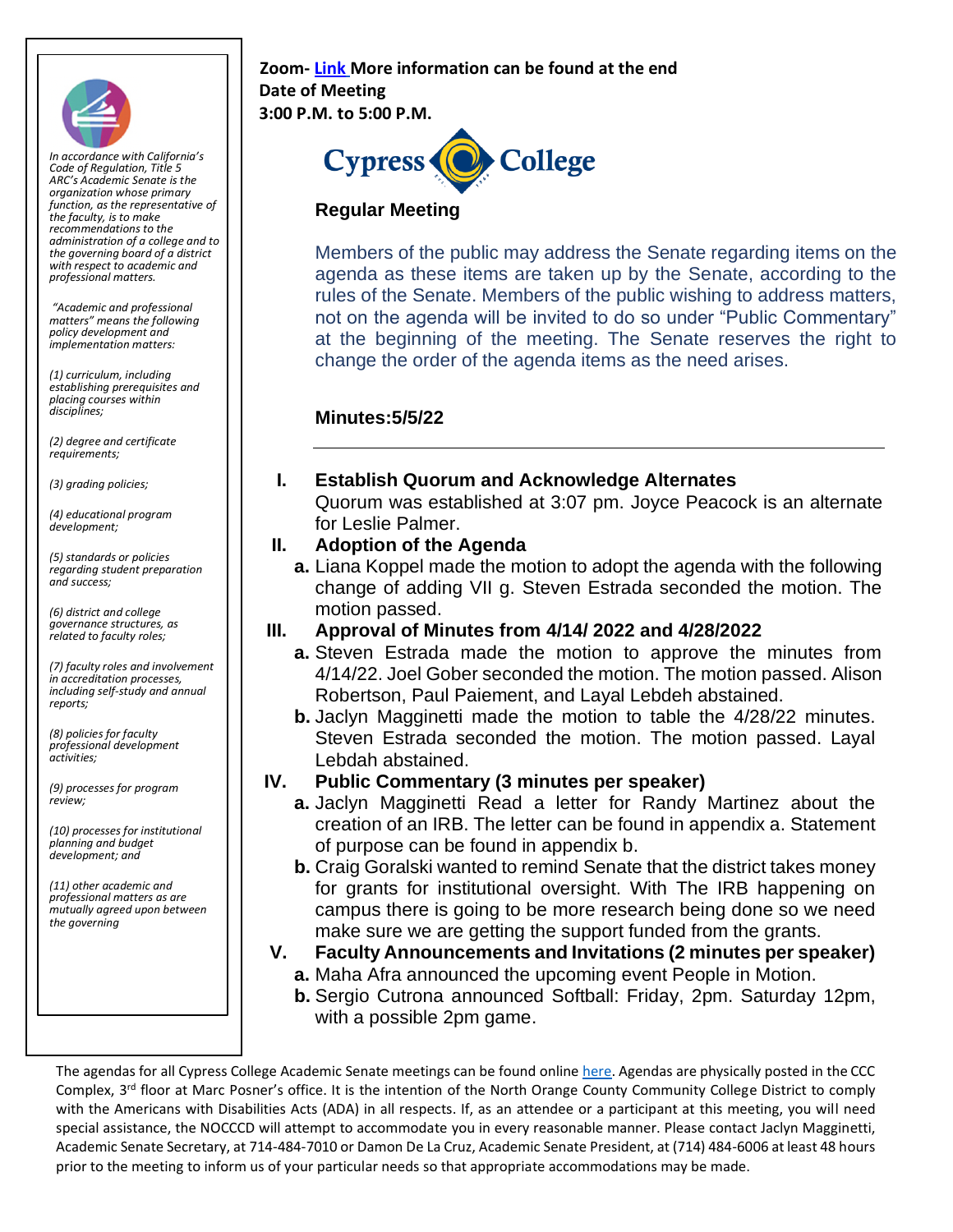**c.** Paul Paiement Here's the invitation for an upcoming show (featuring my paintings) at Tufenkian Fine Arts. Hope you can make it! See you soon! Landscape and Memory**.**

## **VI. Faculty Issues – Unfinished Business N/A**

#### **VII. Faculty Issues – New Business**

- **a.** Hiring Policy Workgroup Update (5 minutes) Daniel Pelletier Daniel Pelletier updated Senate on the workgroup about hiring policy. Daniel Pelletier reports that Elizabeth Sanchez, the Director of human resources, thinks the training is fine as is. Daniel Pelletier believes the training is suitable for EO but not for what should happen when board policy is violated. If policy gets violated, then we are expected to reach out to HR. Daniel Pelletier proposed the idea that if something happens, they email Elizabeth Sanchez and CC the president of the Senate at the same time.
- **b.** 2021-2024 Strategic Plan (5 minutes) Liana Koeppel/Bryan Ventura First-read of the 2021-2024 [Strategic Plan.](https://cypresscollege-my.sharepoint.com/:w:/g/personal/jmagginetti_cypresscollege_edu/EVGR6YfsjRpAiigXiI7GDo8B6_x1jBZD0gudzWUPbooFGg?e=FSSkmX)
- **c.** Institution-Set Standards (15 minutes) Liana Koeppel/Bryan Ventura Bryan Ventura presented the second read of the [ISS.](https://cypresscollege-my.sharepoint.com/:w:/g/personal/jmagginetti_cypresscollege_edu/EaJuHJJ6JbBCtMcJ7SCDJVcB-5Gzl7ro8r579q1Enl6P3w?e=8TziWa) These are an Accreditation Requirement under Standard I.B.3. Liana Koeppel made the motion to approve the Institution-Set Standards. Layal Lebdeh seconded the motion. The motion passed.
- **d.** Proposed By-Laws Revisions (20 minutes) Liana Koeppel/Ruth Gutierrez, Steven Estrada, and Craig Goralski At the April 28th meeting of the Academic Senate, the Constitution and Bylaws revision

workgroup asked for feedback from the Senate on a previously presented draft of proposed changes to the Senate By-Laws. The workgroup asked for any further feedback on the proposed new language to the by-laws discussed on April 28<sup>th</sup>. The workgroup also asked for feedback on language the workgroup proposes can be moved from the constitution to the by-laws. Lastly, the workgroup asked for feedback on proposed language that may result in future changes to the constitution. Feedback from the Senate was incorporated into the future draft for consideration. Liana Koeppel made the motion to extend time 10 minutes. Steven Estrada seconded the motion. The motion passed. The Senate discussed changed. Steven Estrada made the motion to extend time 5 minutes. Janet Owen Driggs seconded the motion. The motion passed. The Senate discussed process. Joel Gober made the motion to extend time 10 minutes. Janet Owen Driggs seconded the motion. The motion passed.

**e.** DE Update (15 minutes) – Possible 4:30 start time Kathleen McAlister

Kathleen McAlister provided a DE Program update. She noted that there will be increased support for DE, thanks to the advocacy of the Academic Senate, Institutional Program Review committee, and Kathleen Reiland. The Instructional Designer position was approved by the college and is waiting for Board approval. An additional position (to replace the temporary DE special projects manager position) is pending approval. Kathleen discussed the College's status with regard to joining the CVC (California Virtual Campus), and she gave the Senate a preview of how the CVC search filter works' <https://cvc.edu/> She expressed concern about the potential impact to enrollments as more colleges join the CVC course exchange and establish cross-enrollment. She explained that it might be possible and preferable to join the CVC as a college, rather than joining as a district, because Fullerton College has expressed some reservations and is not prepared to join at this time. She encouraged the Senate to support the DE Program plan to establish cross-enrollment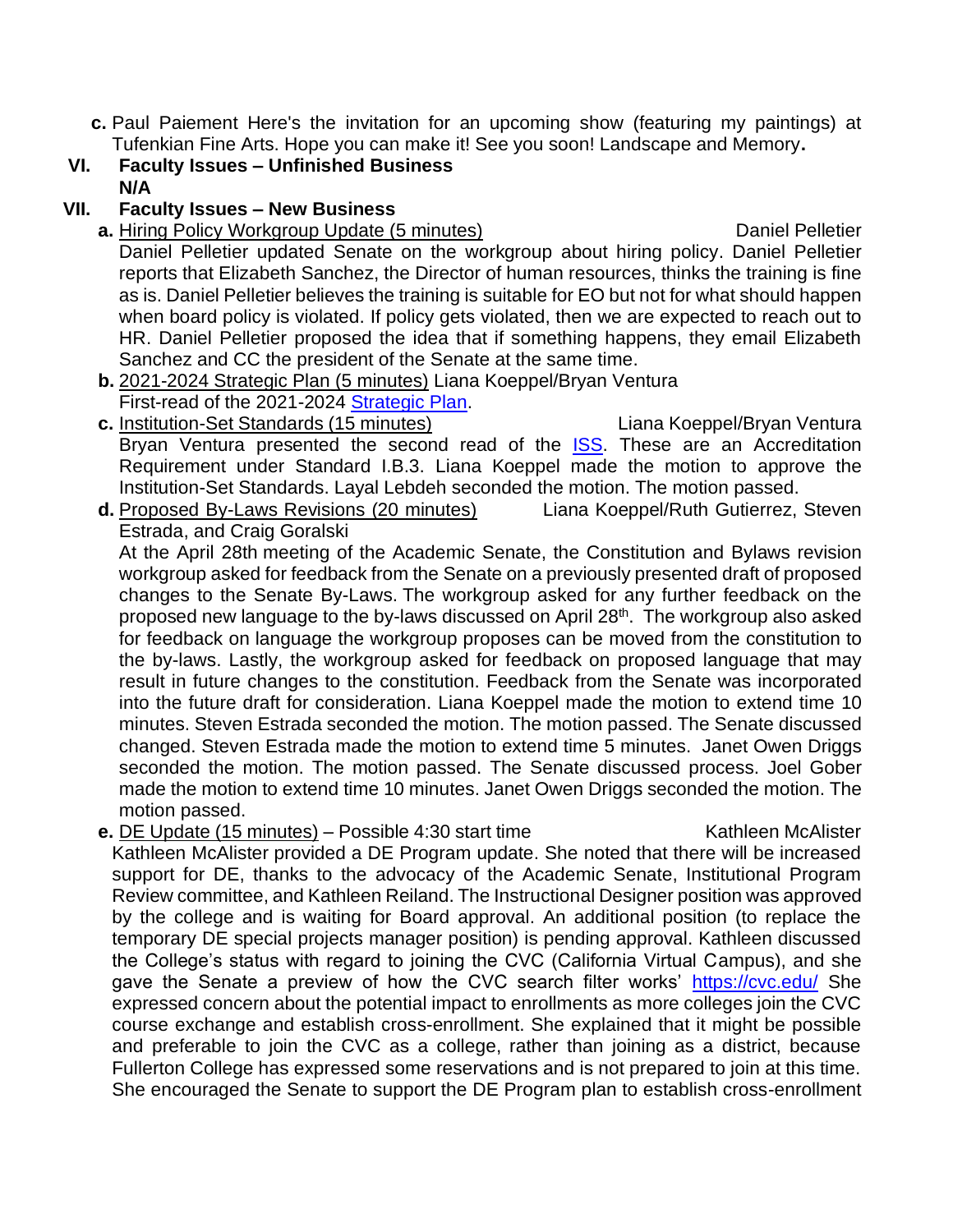in the CVC as soon as possible. She asked senators to reach out to their constituents for support to move forward with the CVC.

- **f.** Senate Elections (15 minutes) Damon de la Cruz Joel Gober made the motion to table this item. Alison Robertson seconded the motion. The monition passed.
- **g.** Proposed Senate Budget First Read (5 minutes) Liana Koeppel Liana Koeppel presented the first read of the 22/23 budget.

# **VIII. Special Reports (3 minutes per Report)**

- **a. Associated Students - Sydney Pike**  No report
- **b. United Faculty Christie Diep** No report
- **c. AdFac Chrystal Johnson** No Report
- **d. Professional Development Michael Brydges/Ruth Gutierrez**
- They are reviewing Flex proposals next week, they are sending 10 people to ENCORE, and are reviewing conference funding next week.

# **e. Curriculum Committee Silvie Grote**

- Curriculum Program updates for 2022-23 will be shared next week. Link will also be provided on the CNET homepage.
- GE decisions are expected to come in at the end of May.
- Fine Arts division will hold election for the next curriculum representative next week.
- Statewide Academic Senate will hold Career and Non-Credit Education Institute next week. Any interested faculty can send an email to interim VPI.
- Interim VPI thanked Jolena Grande on the Baccalaureate Degree presentation that took place last week. She also shared that there is a state-wide support for Dental Hygiene. VPI is collecting interests from other disciplines which can be considered for the future.
- Only 15 baccalaureate degree proposals will be considered from State next application period, currently due in August. The Dental Hygiene program is very interested in the next round application and will present next week to the curriculum committee.
- Reminder: Emergency distance education (E-DE) is very different from our regular distance education (DE). This fall, we will be under regular instruction (non-emergency state). Curriculum specialist will send out a report to deans, DOMS and division reps which will list courses that have been approved for fully and/or partially online mode of instruction.
- AB928 draft of the common pathway should be out by this Friday, May 6th.
- Division curriculum lists- division curriculum list will be out before the summer and will also include program review information.
- Catalog Course review for next academic year will have different process. Previously, PDFs were distributed to division reps, coordinators, DOMS and Deans for review. New process will be outlined in an email within a week; in short, Catalog link will be sent out.
- Committee has approved appointment of Stephanie Spooner to represent curriculum committee on the Extensive Lab Committee. This is a 2-year term.
- Highlights from curriculum evaluation process:
	- $\circ$  It is important to pre-launch programs, whether new or revisions, when courses associated with those programs are being pre-launched.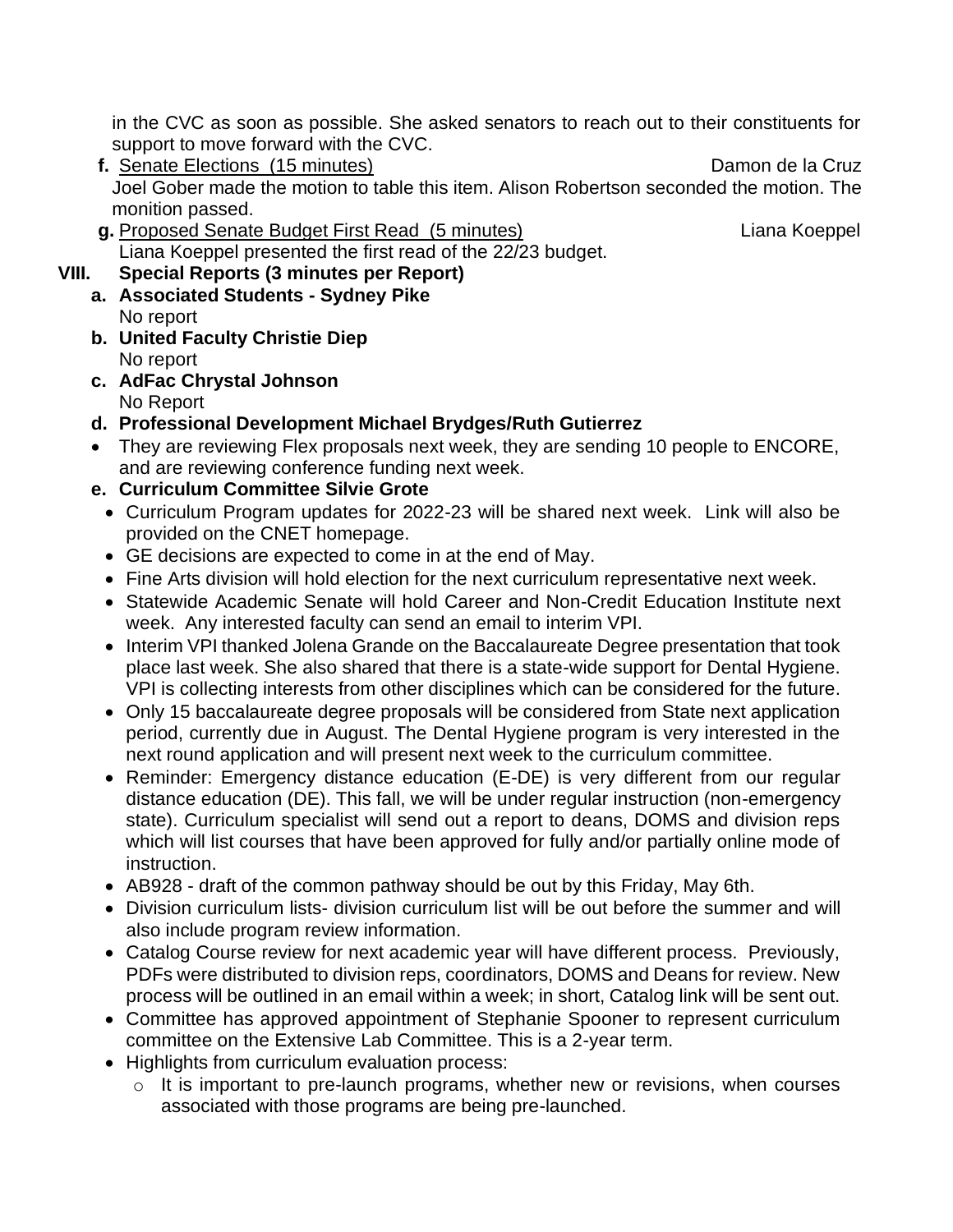- o Faculty proposing courses similar in content to those of existing courses are encouraged to have conversations with affected department/divisions.
- o Committee values student-centered curriculum and is guided by the [ASCCC](http://www.curricunet.com/Cypress/help/documents/Curriculum%20Training_F20.pdf)  [standards curriculum development criteria](http://www.curricunet.com/Cypress/help/documents/Curriculum%20Training_F20.pdf)
- **f. Academic Senate Treasurer's Report Liana Koeppel** No report
- **g. Cypress College Foundation Damon de la Cruz**

The Foundation Scholarship Award Ceremony is Friday May 15<sup>th</sup> at 3:30pm.

- **h. Student Equity and Achievement Committee Alison Robertson/ Gisela Verduzco**
- EA has formed a small workgroup to create our 2022 SEA Plan, which is due Nov. 30, 2022. Members of the Equity Framework workgroup will attend NCORE and continue to develop the framework. At our last SEA meeting of spring 2022, SEA funded several requests including: Ascend 2022-2023, 2022 CATESOL conference attendance for fall, ESC Nursing + ESL workshops; 2022 CCC LGBTQ+ Summit virtual conference attendance, and OER work in the Math department.
- Fall semester SEA meetings will continue to be held on the first Tuesday of each month from 3:30 to 5pm. Location will be on campus TBA/hybrid. To attend a meeting or submit a funding request, please contact Gisela Verduzco

## **i. Outcomes Assessment Jennifer Coopman**

- As a reminder, the CSLO assessment scorecards should be viewable in eLumen during week 16. The eLumen development team is currently in the process of fixing a technical issue of missing assessments.
- There is a "Resources for Student Learning Outcomes (RSLO)" Canvas course shell that includes CSLO and CSLO assessment information, Department PSLO information, Degree & Certificate PSLO information, SLO webinar recordings, ISLO information, and the SLO handbook. A self-enrolling URL was sent out to all Faculty.
- I will be attending an SLO Talk: Badging and Portfolios.
- As a reminder, Fall 2023 will be the first semester that the Degree and Certificate PSLO component will be included on the Instructional Program Review Form. This means programs going through Fall 2023 program review should pre-launch Degree and Certificate PSLOs in CurricUNET by the Spring 2023 pre-launch deadline. All programs (not just programs going through Fall 2023 program review) can begin pre-launching Spring 2022. When modifying a program in CurricUNET, a link to the Degree and Certificate PSLOs template document is provided within the Help box in the Program Student Learning Outcomes section. The document includes the following language: "Degree and Certificate PSLOs are designed to reflect the fundamental knowledge and skills students should obtain as a result of receiving a degree/certificate offered by instructional departments at Cypress College. To meet Accreditation standards, the College must regularly assess "learning outcomes for courses, programs, certificates and degrees using established institutional procedures." (IIA3) Departments should write one or more PSLOs that reflect the core competencies for each degree or certificate. Initially, the Degree and Certificate PSLOs will be assessed annually via the Associate Degree and Certificate Assessment Plan (ADCAP) Student Survey. The results of the annual ADCAP survey will be evaluated every four years as part of the Department's Program Review Report. Departments should discuss the Degree and Certificate PSLO assessment results in order to evaluate their programs for continuous improvement."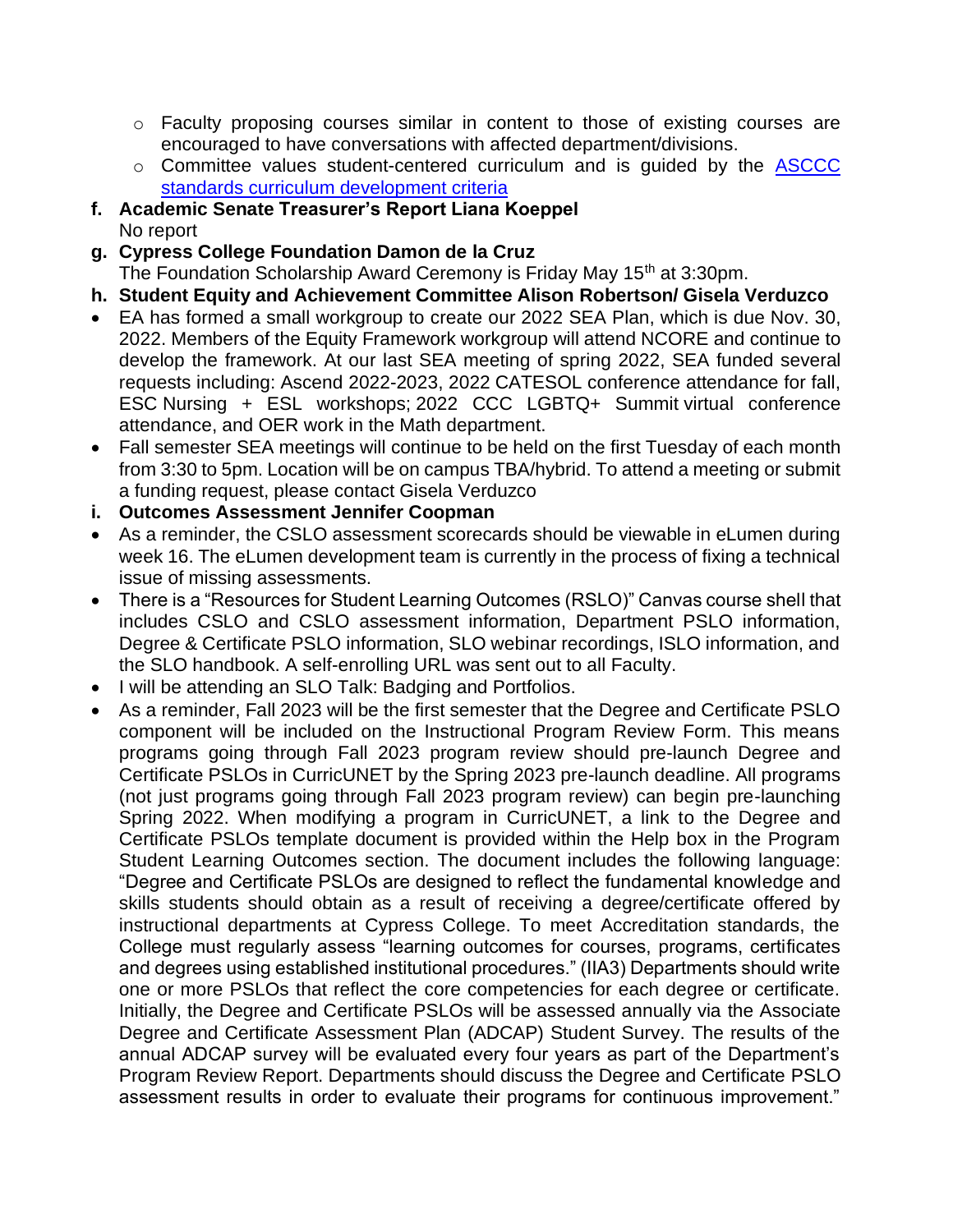The document also includes sample language for Degree and Certificate PSLOs, including examples for various programs. Please consider using future flex days as a time to write Degree and Certificate PSLOs.

- Corresponded with Faculty regarding CSLOs, CSLO assessments, Department PSLOs, PSLO Mappings, Degree and Certificate PSLOs, Faculty Participation Reports, and eLumen.
- Ongoing maintenance of eLumen. This includes adding CSLOs for courses, creating CSLO assessments for courses, inactivating courses that are no longer active in CurricUNET, creating Faculty Participation Reports for departments, adding user roles, and communicating with the eLumen technical support team with technical issues. As a note, it is quite challenging to maintain eLumen since CurricUNET and eLumen do not communicate directly. eLumen and the CC Catalog not directly communicating is also a challenge.
- In progress of updating the SLO Handbook.
- When CurricUNET updates with a new course or with new/revised CSLOs for an existing course, the CSLO to PSLO mapping needs to be done/redone in eLumen for that course (even if the course had been mapped previously). Best practice is to do this mapping as the updates are made in CurricUNET. Departments should also update PSLO Mappings to reflect any CSLO mappings to Equity. Updating the PSLO Mappings in eLumen is a great department activity for Flex Day.

The next SLO Committee meeting is scheduled for May 9, 2022.

- **j. Program Review and Department Planning Bryan Seiling**
- There are 4 people leaving program review. A new chair will be elected in the next meeting.
- **k. District Council on Budget and Facilities Damon de la Cruz**
- **l. ACCJC Self Study Jill Bauer**
- They are looking for participation in the self-study next year. This includes fulltime faculty, adjunct faculty, students and classified staff.
- **m. CTE Liaison Jeanette Jones/Douglas Sallade**
- **n. Distance Education Kathleen McAlister** No report
- **o. Diversity, Equity and Inclusion Committee Maha Afra** No report
- **p. President's Report and Committee Appointments (15 min.) Committee and Meeting Report Outs: Appointments:**
- Charger Award Sam Gould Silvie Grote made the motion to nominate Sam Gould for the charger award. Kathleen McAlister seconded the motion. The motion passed. Chrystal Johnson abstained.
- Full-time faculty award Nicole Ledesma Joel Gober made the motion to nominate Nicole Ledesma for the Full-time Faculty award. Steven Estrada seconded the motion the motion passed. Chrystal Johnson abstained.
- Adjunct Award Francisco Perez Joel Gober made the motion to nominate Francisco Perez for the Adjunct award. Lisa Clark seconded the motion. The motion passed. Chrystal Johnson abstained.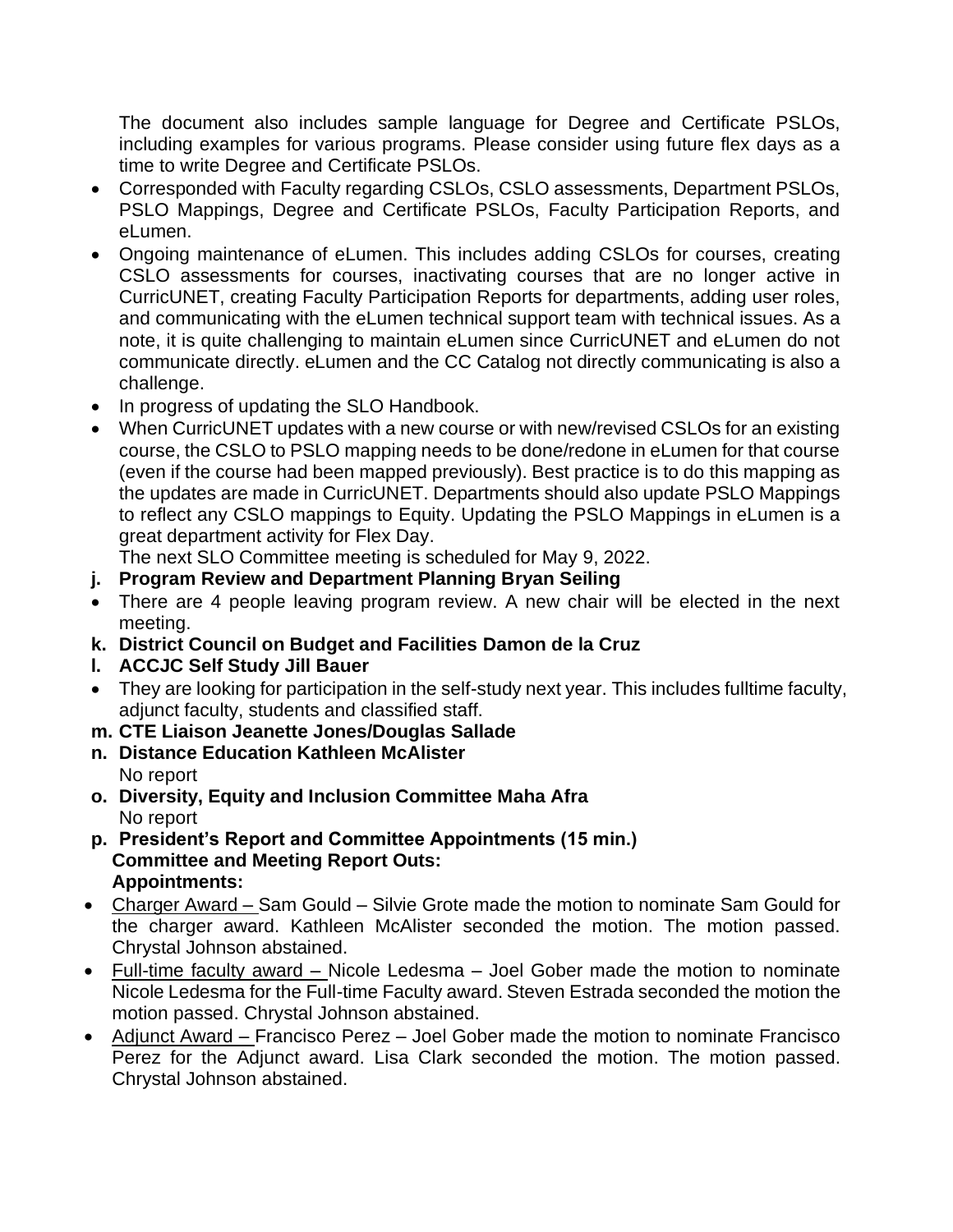- District Consultation Council Design Team Members that will help update the District's Vision, Mission and Values. They will also help create a District-wide Strategic Plan 2022- 2026:
	- 1. Jane Jepson
	- 2. Jason Thibodeau

Liana Koeppel made the motion to approve Jane Jepson and Jason Thibodeau for the district Consultation Council Design Team. Silvie Grote seconded the motion. The motion passed. Chrystal Johnson abstained.

- Extensive Laboratory Committee One Faculty member:
	- 1. Stephanie Rosati
	- 2. Margaret Mohr 8 votes
	- 3. Jaime Ramos
	- 4. Maha Afra II votes

The Senate discussed each of the candidates. 8 votes went to Margaret Mohr, 12 votes went to Maha Afra. Maha was voted into the extensive laboratory committee.

- VPI hiring Committee Need three faculty Placed on hold until further review.
	- 1. Joyce Peacock
	- 2. Cassandra Rodriquez
	- 3. Jane Jepson
- Guided Pathways Co-Chair May 12, 2022– One faculty Member next meeting
- Program Review Chair May 12 next meeting
- Title V Project Director, April 25 One faculty member
	- 1. No faculty applicants

Here is a summary of the main topics discussed in the various committee and other meetings since the last Senate session. I am happy to answer any questions regarding the report out.

- **Board of Trustee Meeting (04.12.2022):** 
	- o Has not met since our last meeting
- **Council On Budget and Facilities (CBF):** 
	- o Has not met since our last meeting
- **District Consultation Council (DCC):** 
	- o Has not met since our last meeting
- **Planning and Budgeting Committee (PBC):**
	- o PBC is meeting today prior to our Senate meeting. We have a year longer to spend the HERF money. Alex Porter gave a commitment to spend HERF money to Course Redesign.
- **President Advisory Committee (PAC)**
	- o Has not met since our last meeting
	- **IX. Adjournment**

Joel Gober made the motion to adjourn at 5:20. Chrystal Johnson seconded the motion. The motion passed.

## **Appendix**

a) 5/5/2022

Dear Academic Senate, I would like to keep you apprised of the formation of an Institutional Review Board (IRB) on our campus. Beginning in Fall 2021, I (Randy Martinez) and Brandy Young of the Psychology Department along with Bryan Ventura,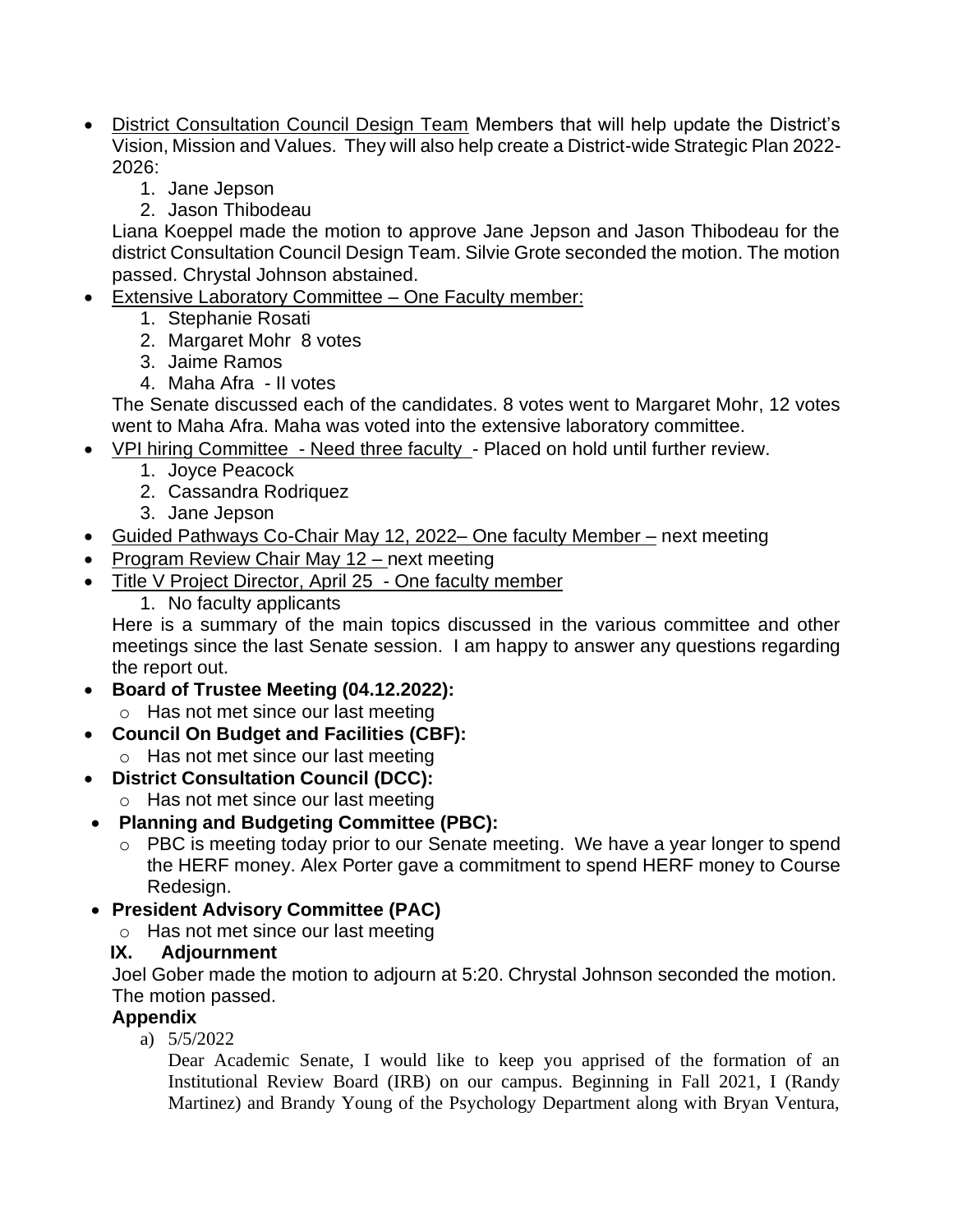Eileen Haddad and Kristina Oganesian of Institutional Research and Planning began work to organize an Institutional Review Board on our campus. We have met about monthly since last November. We have a stated purpose for the IRB (see additional document). Essentially, the IRB's intent is to formally document that research done on our campus follows generally accepted methods of protecting human research participants. IRB approval assure ethical treatment of those involved in the research process. It also allows research to be presented and published and for research to be eligible for grant funding. We are developing materials to guide in the research proposal process, submitting proposal applications, approvals, FAQs, and IRB member composition and recruitment. Length of activity and training for the board are being determined. We will keep the Senate informed as progress continues to be made.

Best Regards,

Randy Martinez Psychology Department, Chair

b) Statement of Purpose

The purpose of the Cypress College Institutional Review Board (IRB) is to inspect proposed research. A primary aim of the IRB is to formally document that researchers are following generally accepted methods of protecting human research participants: - To assure that voluntary human participants in research sponsored by Cypress College are informed, safe, and treated ethically. - To assure that all human participants only volunteer to be in a research study after being provided with sound, informed consent. The overall role of the IRB is primarily educational, facilitating, and encourages consultation at all stages of the research process: - So that studies follow logical research designs and processes; although the IRB is not to determine the reliability of the proposed research, the merits of the research nor the possible contribution of the research to scholarship. - So that research necessary for the enhancement of student learning and experience can be appropriately conducted. - So that undergraduate students' opportunity to conduct research is a high-impact educational practice that is correlated with student success. The Cypress College IRB will operate under the guidelines of the Belmont Report and the Code of Federal Regulations, Protection of Human Subjects to be: - Ethical - Educational - Efficient - Equitable

Damon De La Cruz is inviting you to a scheduled Cypress College Zoom meeting.

Topic: CCAS Time: Feb 10, 2022 03:00 PM Pacific Time (US and Canada)

Join Zoom Meeting [https://cypresscollege](https://nam10.safelinks.protection.outlook.com/?url=https%3A%2F%2Fcypresscollege-edu.zoom.us%2Fj%2F94505848930%3Fpwd%3DekNnSklNelUxODVteFRsTjFqT0VtQT09&data=04%7C01%7Cjmagginetti%40cypresscollege.edu%7C816878f1e32c4729664c08d9ea92d209%7C7b69ea2875f3494c8a21913b138337f8%7C0%7C0%7C637798738585124901%7CUnknown%7CTWFpbGZsb3d8eyJWIjoiMC4wLjAwMDAiLCJQIjoiV2luMzIiLCJBTiI6Ik1haWwiLCJXVCI6Mn0%3D%7C3000&sdata=kRxoqq7z5ZcIn83BiUDw21mo0OF3jNjzv1BVzhcoXFg%3D&reserved=0)[edu.zoom.us/j/94505848930?pwd=ekNnSklNelUxODVteFRsTjFqT0VtQT09](https://nam10.safelinks.protection.outlook.com/?url=https%3A%2F%2Fcypresscollege-edu.zoom.us%2Fj%2F94505848930%3Fpwd%3DekNnSklNelUxODVteFRsTjFqT0VtQT09&data=04%7C01%7Cjmagginetti%40cypresscollege.edu%7C816878f1e32c4729664c08d9ea92d209%7C7b69ea2875f3494c8a21913b138337f8%7C0%7C0%7C637798738585124901%7CUnknown%7CTWFpbGZsb3d8eyJWIjoiMC4wLjAwMDAiLCJQIjoiV2luMzIiLCJBTiI6Ik1haWwiLCJXVCI6Mn0%3D%7C3000&sdata=kRxoqq7z5ZcIn83BiUDw21mo0OF3jNjzv1BVzhcoXFg%3D&reserved=0)

Meeting ID: 945 0584 8930 Passcode: 567750 One tap mobile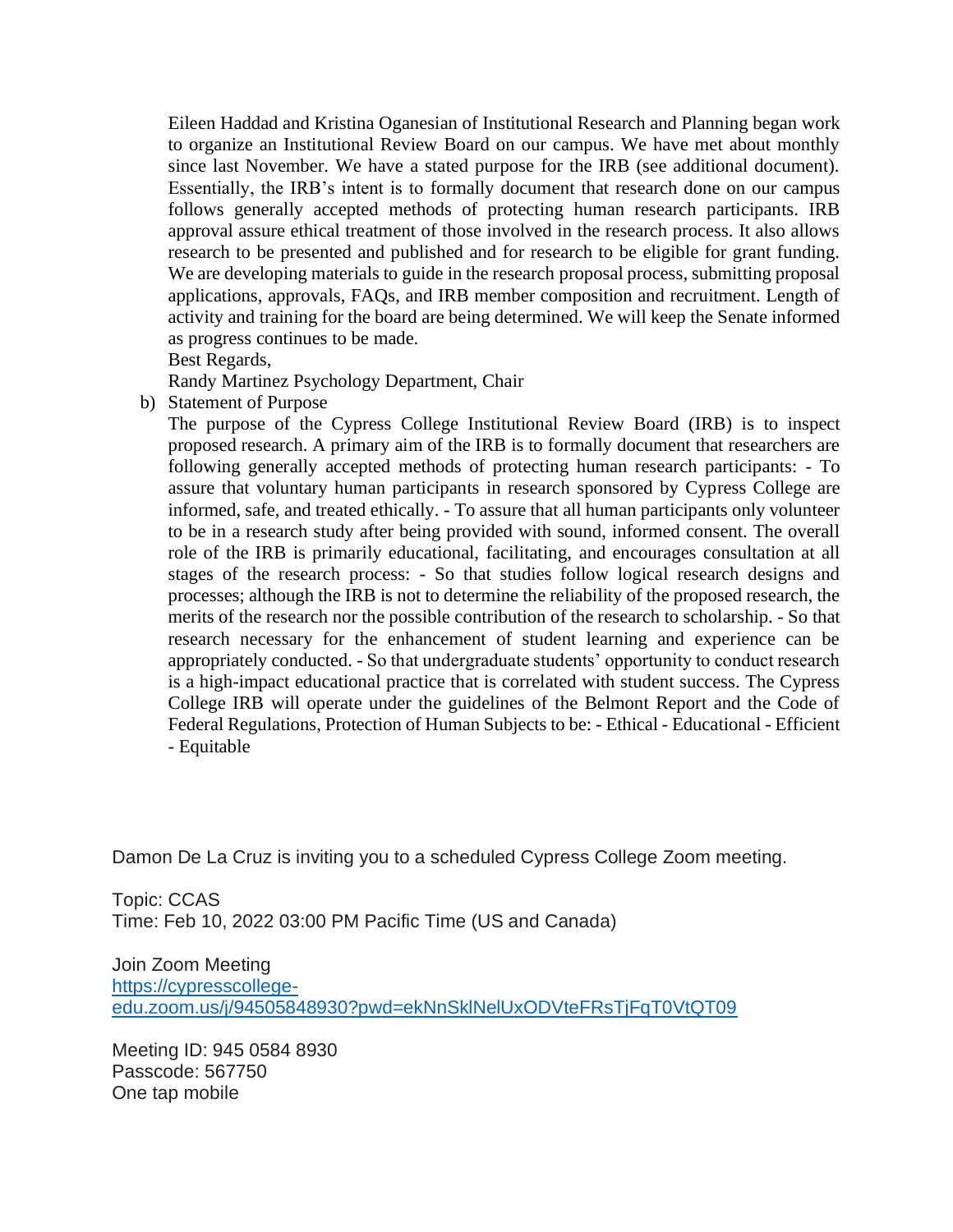+16699009128,,94505848930# US (San Jose) +12532158782,,94505848930# US (Tacoma)

Dial by your location

+1 669 900 9128 US (San Jose)

+1 253 215 8782 US (Tacoma)

+1 346 248 7799 US (Houston)

+1 646 558 8656 US (New York)

+1 301 715 8592 US (Washington DC)

+1 312 626 6799 US (Chicago)

Meeting ID: 945 0584 8930

Find your local number: [https://cypresscollege-edu.zoom.us/u/ac9IBx9DGV](https://nam10.safelinks.protection.outlook.com/?url=https%3A%2F%2Fcypresscollege-edu.zoom.us%2Fu%2Fac9IBx9DGV&data=04%7C01%7Cjmagginetti%40cypresscollege.edu%7C816878f1e32c4729664c08d9ea92d209%7C7b69ea2875f3494c8a21913b138337f8%7C0%7C0%7C637798738585124901%7CUnknown%7CTWFpbGZsb3d8eyJWIjoiMC4wLjAwMDAiLCJQIjoiV2luMzIiLCJBTiI6Ik1haWwiLCJXVCI6Mn0%3D%7C3000&sdata=teveHz2%2FOLZnT%2FFVM%2Byl%2FLNChxWNeHyeIymCWHTZIUA%3D&reserved=0)

# **CC ACADEMIC SENATE SPRING 2021**

| <b>ACADEMIC SENATE OFFICERS</b>                                           |                   |                        |                                |                      |  |  |
|---------------------------------------------------------------------------|-------------------|------------------------|--------------------------------|----------------------|--|--|
| <b>President:</b>                                                         | Damon de la Cruz  |                        | Damon de la Cruz               |                      |  |  |
| <b>Past President:</b>                                                    | Craig Goralski    |                        | <b>Craig Goralski</b>          |                      |  |  |
| <b>President-Elect:</b>                                                   |                   |                        |                                |                      |  |  |
| Secretary:                                                                | Jaclyn Magginetti |                        | Faclyn Maggine <del>ll</del> i |                      |  |  |
| Treasurer:                                                                | Liana Koeppel     |                        | <b>Liana Koeppel</b>           |                      |  |  |
| <b>Curriculum Chair:</b>                                                  | Silvie Grote      |                        | Silvie Grote                   |                      |  |  |
|                                                                           |                   |                        |                                |                      |  |  |
| Senators: Please indicate departure time if you leave before adjournment. |                   |                        |                                |                      |  |  |
|                                                                           |                   |                        |                                |                      |  |  |
| <b>Academic Senators</b>                                                  |                   |                        |                                |                      |  |  |
| <b>Business/CIS1</b>                                                      |                   | Kathleen Troy (T1, Y1) |                                | <b>Kathleen Troy</b> |  |  |
| <b>Career Technical Education 1</b>                                       |                   | Doug Sallade (T1, Y1)  |                                |                      |  |  |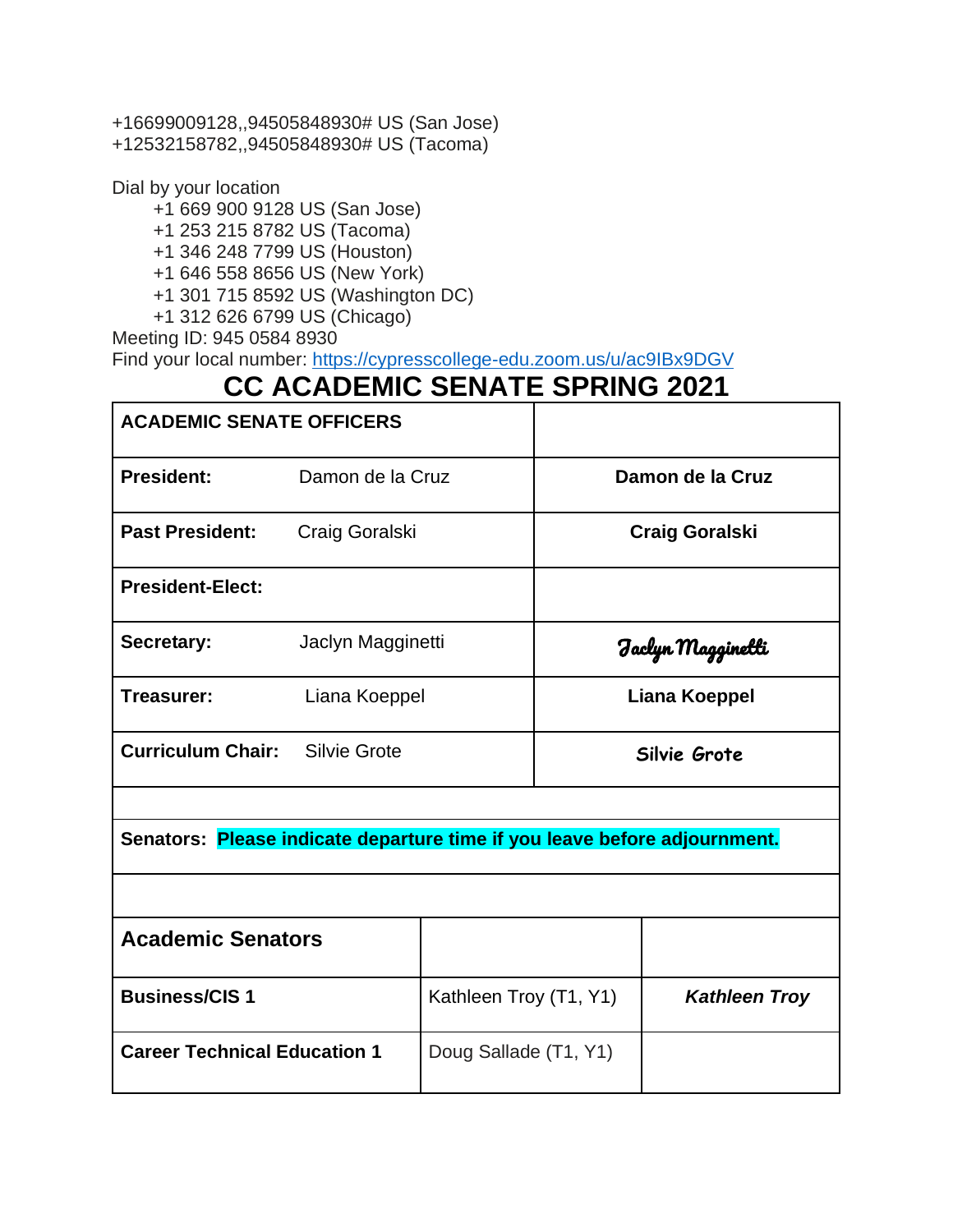| <b>Career Technical Education 2</b>                          | Lisa Clark (T1, Y1)             | Lisa Clark                          |
|--------------------------------------------------------------|---------------------------------|-------------------------------------|
| <b>Counseling 1</b>                                          | Cassie Rodriguez (T1,<br>Y1)    |                                     |
| <b>Counseling 2</b>                                          | Daniel Pelletier (T2, Y2)       | <b>Daniel Pelletier</b>             |
| <b>Fine Arts 1</b>                                           | Janet Owen Driggs (T1,<br>Y1)   | Janel Owen Driggs (first<br>term)   |
| <b>Fine Arts 2</b>                                           | Paul Paiement (T3, Y1)          | <b>Paul Paiement</b>                |
| <b>Health Science 1</b>                                      | Michael Faraci (T2, Y1)         | <b>Michael Faraci</b>               |
| <b>Health Science 2</b>                                      | Lori Collins (T3, Y1)           | Lori Collins out at<br>5:26         |
| <b>Health Science 3</b>                                      | Julia Cherney (T3, Y1)          | Julia Cherney                       |
| <b>Language Arts 1</b>                                       | Liana Koeppel (T3, Y1)          | Liana Koeppel                       |
| <b>Language Arts 2</b>                                       | Alison Robertson (T2, Y2)       | <b>Alison Robertson</b>             |
| Language Arts 3 x                                            | Kathleen McAllister (T2,<br>Y2) |                                     |
| Library/Learning Resource Center Leslie Palmer (T1, Y1)<br>1 |                                 | <b>Joyce Peacock</b><br>(alternate) |
| Kinesiology:                                                 | Sergio Cutrona (T3, Y1)         | <b>Piero</b><br>"Sergio" Cutrona    |
| <b>Science/Engineering/Math 1</b>                            | Joel Gober (T1, Y1)             | Joel                                |
| <b>Science/Engineering/Math 2</b>                            | Christina Plett (T1, Y1)        | Christina                           |
| <b>Science/Engineering/Math 3</b>                            | Garet Hill (T1, Y1)             |                                     |
| <b>Social Science 1</b>                                      | Steven Estrada (T3, Y1)         | <b>Steven Estrada</b>               |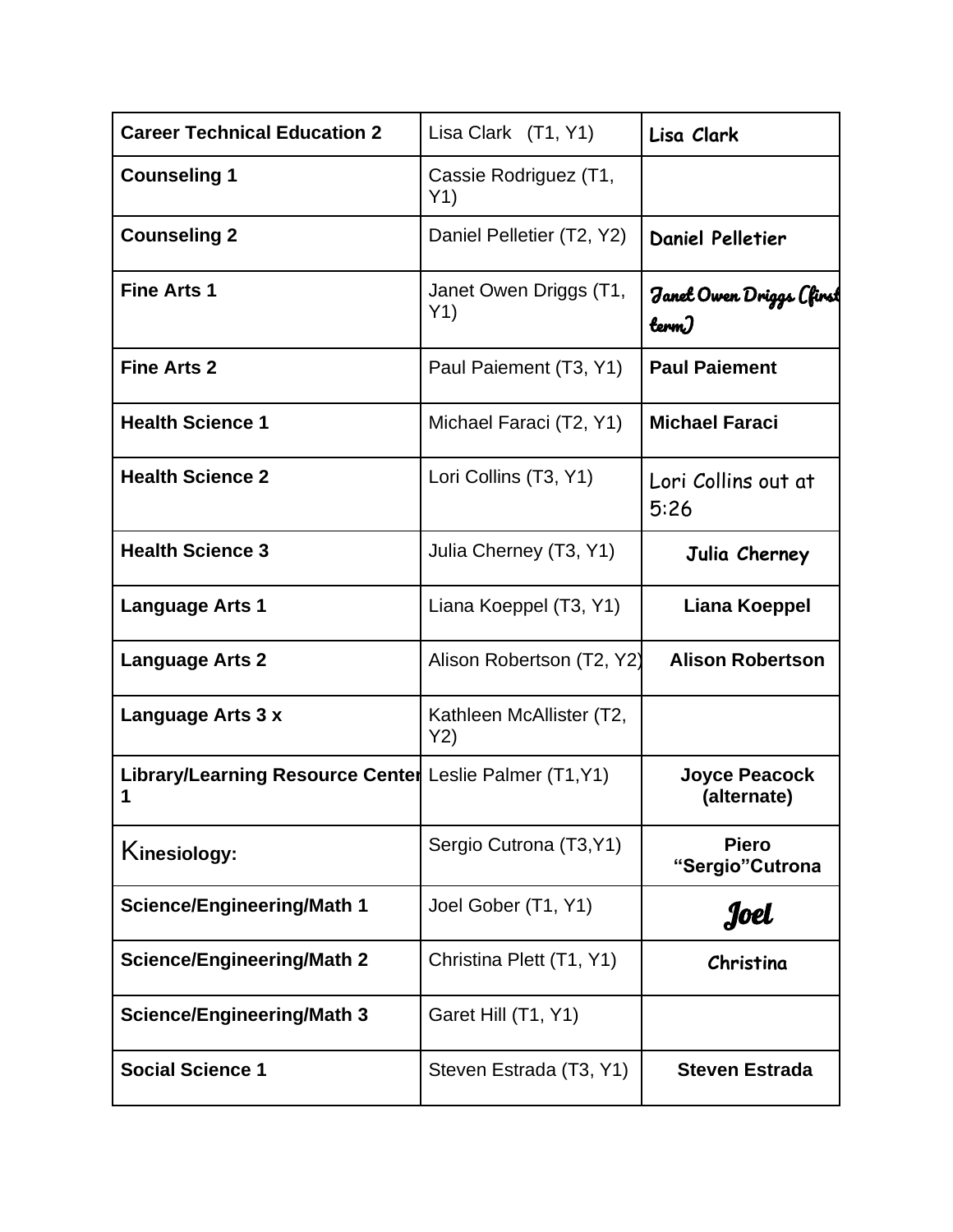| <b>Social Science 2</b>                                   | Jaclyn Magginetti (T2, Y1                   | <b>Jaclyn Magginetti</b>              |
|-----------------------------------------------------------|---------------------------------------------|---------------------------------------|
| <b>Adjunct Faculty Senator 1</b>                          | Layal Lebdeh (T1, Y2)                       | Layal Lebdeh                          |
| <b>Adjunct Faculty Senator 2</b>                          | Cynthia Acosta (T1, Y1)                     | Cynthia Acosta                        |
| <b>Adjunct Faculty Senator 3</b>                          | Chrystal Johnson (T1, Y2)                   | <b>Chrystal Johnson</b><br>Out at 5pm |
|                                                           |                                             |                                       |
| Liaisons                                                  |                                             |                                       |
| <b>Associated Students</b>                                | <b>Sydney Pike</b>                          |                                       |
| <b>Diversity, Equity and Inclusion</b>                    | Maha Afra, Therese<br>Mosqueda-Ponce, Ph.D. | <b>Maha Afra</b>                      |
| <b>Campus Technology</b>                                  |                                             |                                       |
|                                                           | Damon de la Cruz                            | Damon de la Cruz                      |
| <b>CC Foundation:</b>                                     |                                             |                                       |
| <b>Program Planning and Review</b>                        | <b>Bryan Seiling</b>                        | <b>Bryan Seiling</b>                  |
| <b>Professional Development</b>                           | Michael Brydges/<br><b>Ruth Gutierrez</b>   | <b>Ruth Gutierrez</b>                 |
| <b>United Faculty</b>                                     | <b>Christie Diep</b>                        |                                       |
| <b>Student Equity and Achievement</b><br><b>Committee</b> | Alison Robertson/ Gisela<br>Verduzco        | <b>Alison Robertson</b>               |
| <b>Student Learning Outcomes</b>                          | Jennifer Coopman                            | Jennifer Coopman                      |
| <b>AdFac United</b>                                       | Chrystal Johnson                            | <b>Chrystal Johnson</b>               |